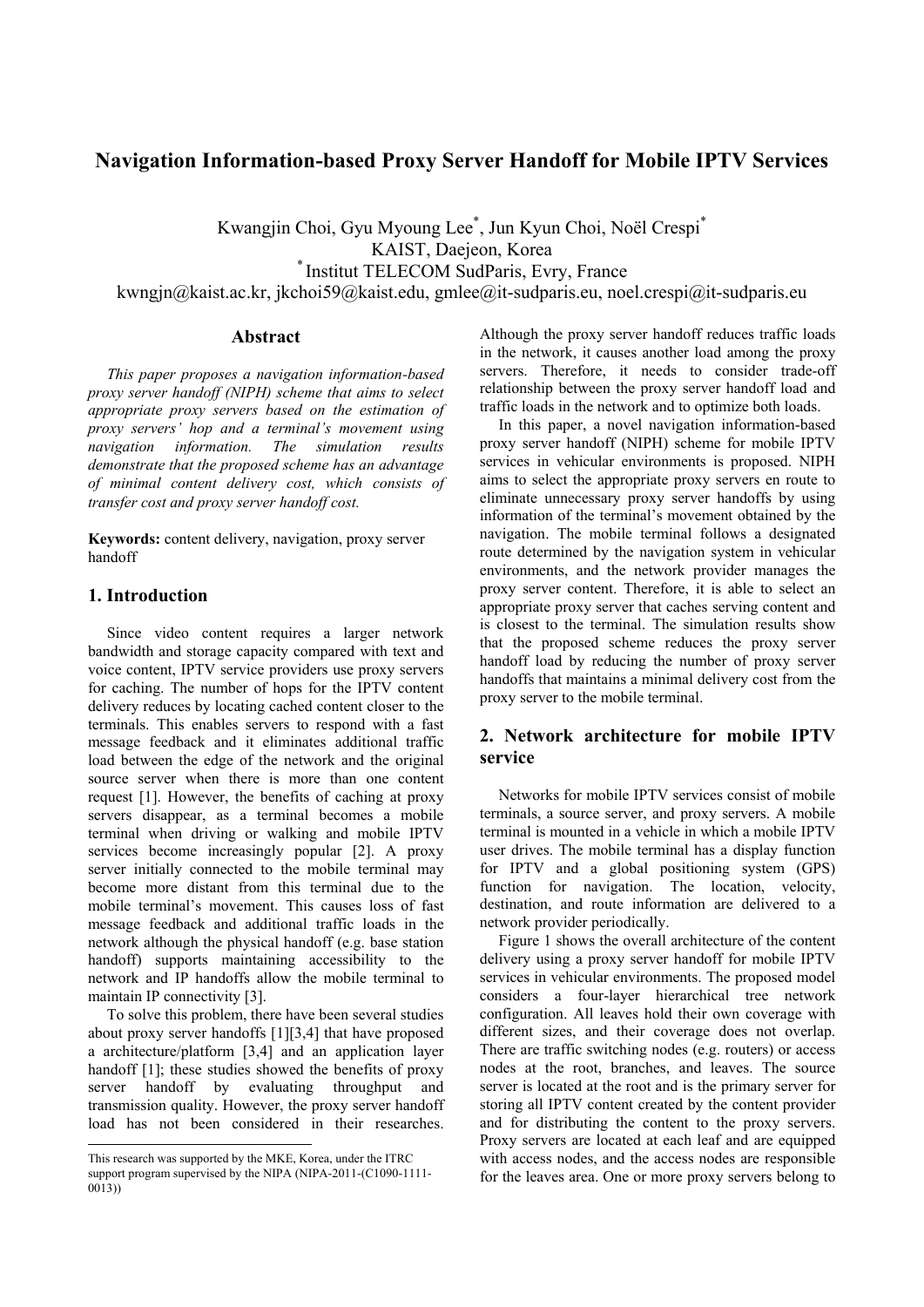

**Figure 1: Proxy server handoff architecture for mobile IPTV services.**

an upper node. The proxy servers may or may not store IPTV content because the content hit ratio is defined as less than one. When a mobile terminal requests content delivery, the proxy server that is closest to the terminal and that stores the designated content is selected. The proxy server sends the IPTV content to the mobile terminal and provides the caching function to the mobile terminal's operation, such as the trick mode (i.e. fast forward, pause, and rewind). In addition, the hop distance between a mobile terminal and the source server is four, and the hop distance between a mobile terminal and the closest proxy server is one.

The content delivery cost consists of the transfer cost and the proxy server handoff cost. The transfer cost  $C_i$  is defined as follows:

$$
C_i = t_i R h,\tag{1}
$$

where *t*<sup>i</sup> denotes the terminal residence time at the *i*th proxy server area, *R* denotes the average traffic rate, and *h* is the hop distance (i.e. number of hops from proxy server to mobile terminal). The transfer cost reflects traffic loads in the network caused by the terminal. In addition, when *C*ph denotes the proxy server handoff cost, which reflect the proxy server handoff load, the content delivery cost while the mobile terminal moves through *i*th proxy server areas is defined as follows:

$$
C = C_1 + C_2 + \dots + C_i + nbC_{ph},
$$
 (2)

where *n* denotes the number of proxy server handoffs during the delivery time and *b* is the weight factor that is used to normalize the proxy server handoff cost over the transfer cost. If it is assumed that  $t_i$  and  $R$  are fixed values and there is no proxy server handoff, *C* increases as the hop distance increases. It needs to consider tradeoff relationship between the transfer cost and the proxy server handoff cost to minimize content delivery cost.

#### **3. Proposed proxy server handoff scheme**

This paper proposes a new scheme to select appropriate proxy server with minimal content delivery cost. It is assumed that the mobile terminal has a destination, route, and current location information acquired from the navigation system. Because the mobile terminal follows a designated route determined by the navigation system, it is able to estimate the future terminal's location and the next candidate proxy servers en route. Accuracy of this estimation schemes is high [5]. Therefore, the basic concept of the proposed scheme is the selection of a proxy server that will have the minimum number of hops from the mobile terminal in the future among the current candidate proxy servers. Table 1 describes the proposed proxy server selection

**Table 1: Proposed algorithm for NIPH**

| Algorithm for finding appropriate proxy                                          |
|----------------------------------------------------------------------------------|
| server with minimum cost                                                         |
| Declaration                                                                      |
| $P_{\text{cur}}$ : Current proxy servers of which area covers the mobile         |
| terminal                                                                         |
| $P_{\text{can}}$ : Candidate proxy servers which stores designated content       |
| $L_{\text{can}}$ : List of candidate proxy servers that store designated content |
| at the current location                                                          |
| $L_{\text{next}, i}$ : List of candidate proxy servers at next ith designated    |
| route                                                                            |
| $N\{L\}$ : Number of list elements                                               |
| if P <sub>cur</sub> includes designated content then<br>1:                       |
| 2:<br>$P_{\text{can}} = P_{\text{cur}}$                                          |
| 3: else do                                                                       |
| 4: find $L_{can}$ which stores designated                                        |
| Content with smallest hop from $P_{cur}$                                         |
| 5: If $N\{L_{\text{can}}\} > 1$ do                                               |
| $i = 1$<br>6:                                                                    |
| 7:<br>while designated route ends do                                             |
| 8 :<br>find $L_{\text{next},i}$                                                  |
| 9:<br><b>If</b> $N\{L_{\text{next},i}\}$ == 0 do                                 |
| 10:<br><b>Break</b>                                                              |
| 11:<br><b>Else if</b> $N\{L_{next,i}\} == 1$ do                                  |
| 12:<br>$L_{\text{can}} = L_{\text{next},i}$ ; Break                              |
| 13:<br>Else do                                                                   |
| 14:<br>$L_{\text{can}} = L_{\text{can}} \cap L_{\text{next},i}$                  |
| 15:<br>$\overline{i}$ + +                                                        |
| End if<br>16:                                                                    |
| 17:<br>End while                                                                 |
| $P_{\text{can}}$ = one of $L_{\text{can}}$ 's element<br>18:                     |
| $19:$ End if                                                                     |
| 20: If $P_{can}$ 's hop < $P_{cur}$ 's hop do                                    |
| 21:<br>Do proxy server handoff with $P_{can}$                                    |
| $22:$ End if                                                                     |
|                                                                                  |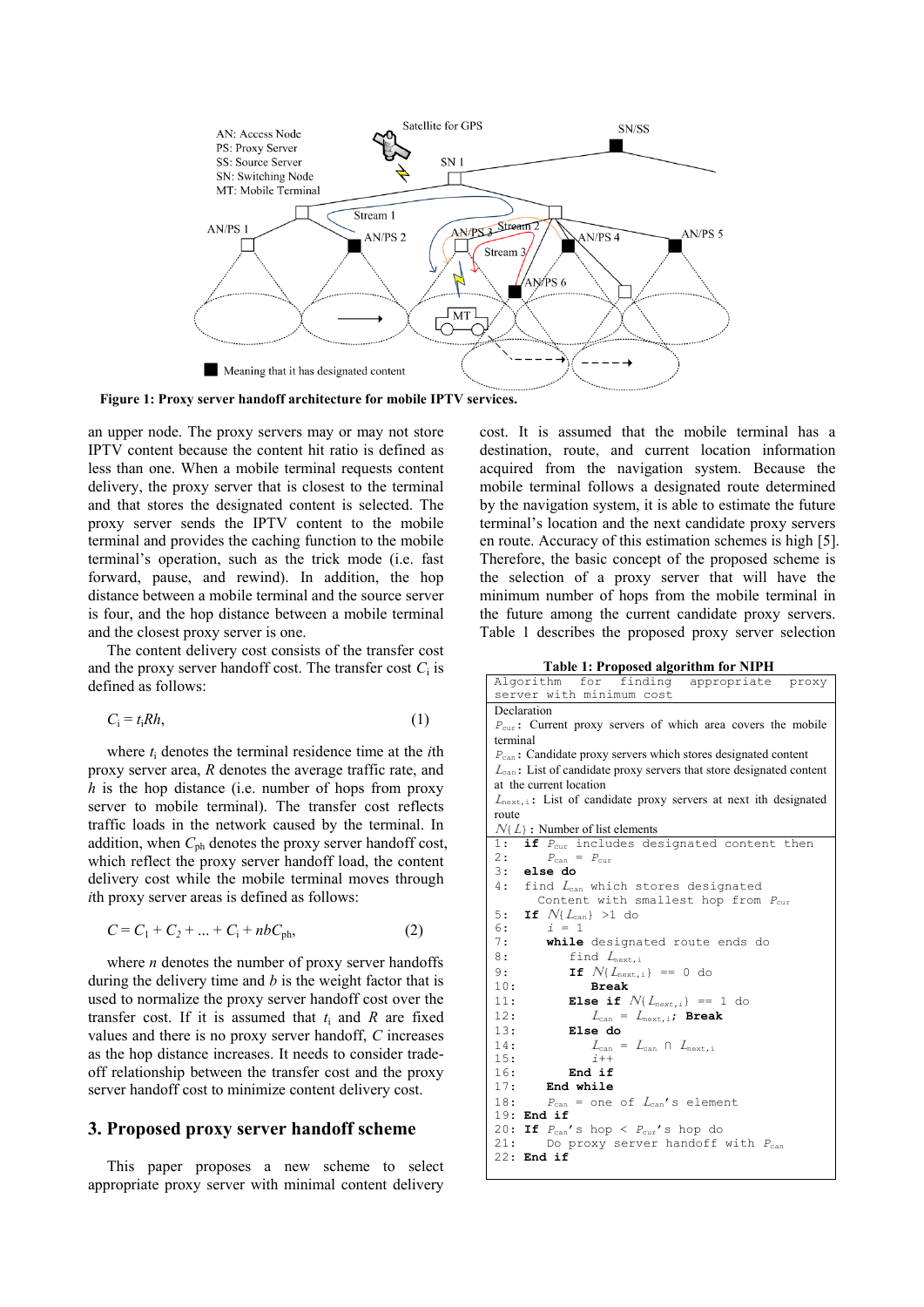algorithm for NIPH. It selects the proxy server that will result in the minimum number of proxy server handoffs among the candidate proxy servers and it does not affect the content transfer cost.

Initially, a mobile terminal requests the proxy server with the smallest hop from the mobile terminal to deliver content with a minimal transfer cost. When the mobile terminal moves and enters another access node area, the proxy server that was originally allocated and serving content is no longer the closest proxy server to the mobile terminal. If the mobile terminal maintains a stream session with the initial proxy server, the path of the stream is changed as stream 1 through switching node 1. This indicates that the maintenance of an existing stream session causes an increase of transfer cost. Therefore, a new proxy server needs to be allocated that is the smallest hop to the mobile terminal and to change the stream session, which is called a proxy server handoff, to maintain the smallest transfer cost. Although the proxy server handoff causes additional costs,  $C_{\text{ph}}$ , it is assumed that the transfer cost is larger than the proxy server handoff cost.

In this case, the stream delivered from proxy server 3 is the best solution in Fig. 1. However, if proxy server 3 does not store the designated content, the second closest proxy server needs to be selected. It is possible to have several candidates for the second closest proxy server. The number of proxy servers that are second closest and the geographical distribution vary with the content hit ratio. In Fig. 1, proxy servers 4 and 6 are the second closest proxy servers and the path of the stream may be changed to stream 2 or stream 3 in the example case. The policy of proxy server selection between proxy servers 4 and 6 affects the content delivery cost by varying the proxy server handoff cost, although it does not affect the transfer cost. Therefore, a reduction method for the number of proxy server handoffs needs to be considered in order to reduce the proxy server handoff cost when selecting a proxy server. In Fig. 1, the mobile terminal's route passes through proxy server 6's area. Therefore, it does not need to perform a proxy server handoff when the mobile terminal enters proxy server area 6, if proxy server 6 is selected for the proxy server handoff rather than proxy server 4.

#### **4. Performance evaluation**

For the performance evaluation, the no proxy server handoff scheme (NOPH) and random proxy server handoff scheme (RAND) are evaluated for comparison with NIPH through simulation. In NOPH, there is no proxy server handoff during the content delivery time. The original proxy server allocated maintains the stream session to the mobile terminal until termination. In RAND, a proxy server is randomly selected from the available proxy servers with the same number of hops to maintain minimal content transfer cost. In NIPH, a proxy server is selected using the proposed algorithm 1.

The switching nodes and access nodes are configured in the four-level hierarchical tree and there are 1, 10, 100, and 1000 nodes at each level, from levels 1 to 4. Level 4 nodes (proxy server/access node) are scattered in 1000 by 1000 orthogonal coordinates with a random node area size. Higher level nodes are also scattered with a random number of child nodes. A mobile terminal moves on the orthogonal coordinates following a designated route to a randomly determined destination. It is assumed that the radius of the access node is 3 km, the mobile terminals velocity is 120 km/h, and the IPTV content delivery time is one hour. Therefore, a mobile terminal passes through an average of approximately 19 access node areas. This means that hops from the proxy server, which is connected, may change approximately 19 times.

Figure 2 shows the effect of the proxy server handoff by comparing the average hop of content transfers during the delivery time varying the content hit ratio. The average hop of NOPH is higher than that of the other cases (i.e. RAND, NIPH). The result is almost uniform at approximately 5.8, except when the content hit ratio is lower than 0.2. It appears that there is few proxy server that store the designated content and it is easy for a mobile terminal to initially receive content from the source server with four hops when the hit ratio is smaller than 0.2. In this case, the hop distance is maintained at four until the content delivery ends. In addition, there is negligible average hop difference between RAND and NIPH. That is clear because both schemes always select the next proxy server with the minimum number of hops during the delivery time. Therefore, both RAND and NIPH achieve a minimal content transfer cost.

For the number of proxy server handoffs while the mobile terminal moves, the two schemes are not the same as shown in Fig. 3. The number of proxy server handoffs in NIPH is much lower than that of RAND. It means that RAND causes more proxy server handoff cost than NIPH. The gap is maximized at a content hit



**Figure 2: Number of proxy server handoffs during the delivery time**